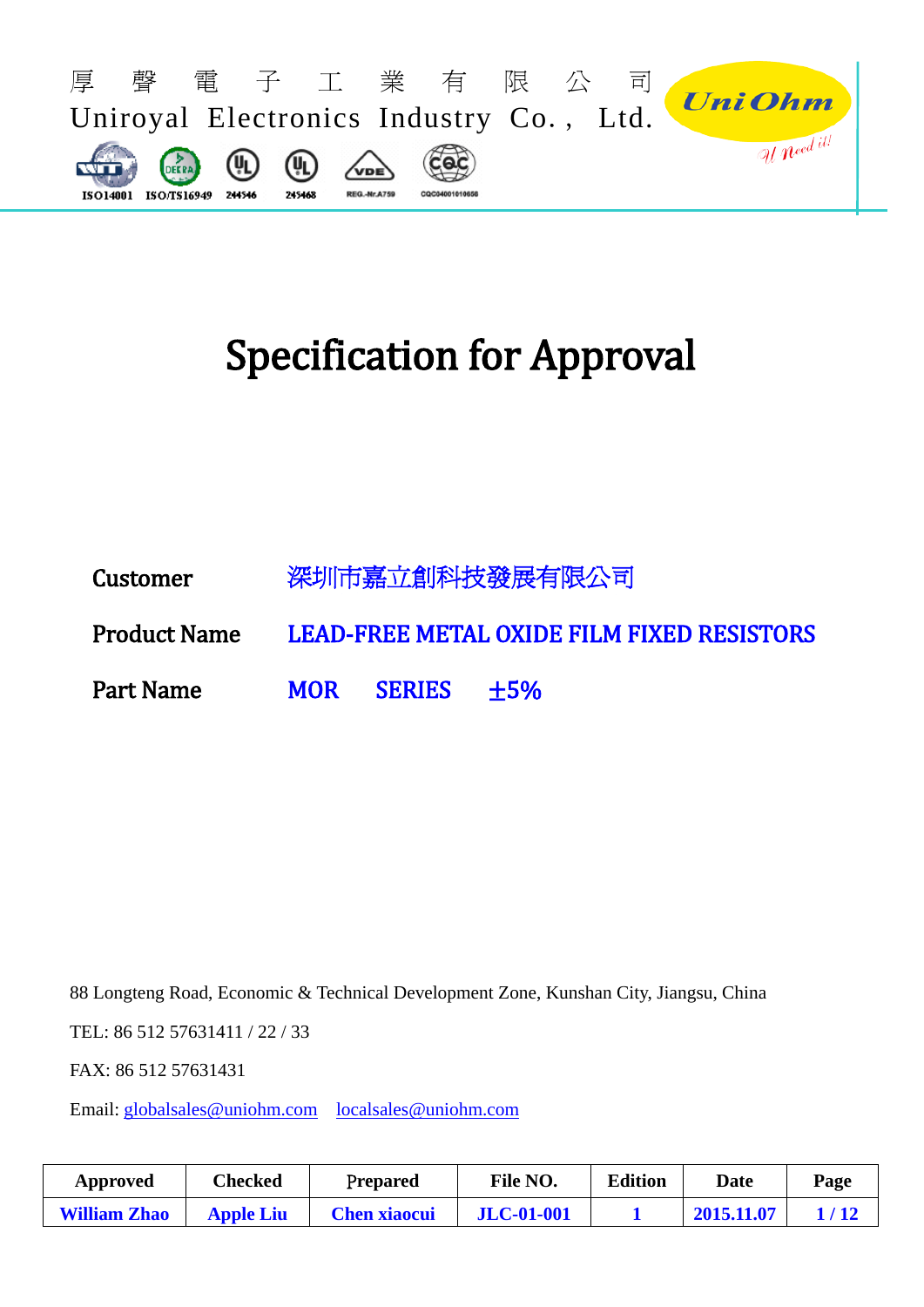

# Contents

| Approved            | Checked          | <b>Prepared</b>     | File NO.          | <b>Edition</b> | <b>Date</b>   | Page |
|---------------------|------------------|---------------------|-------------------|----------------|---------------|------|
| <b>William Zhao</b> | <b>Apple Liu</b> | <b>Chen xiaocui</b> | <b>JLC-01-001</b> |                | $-2015.11.07$ | 2/12 |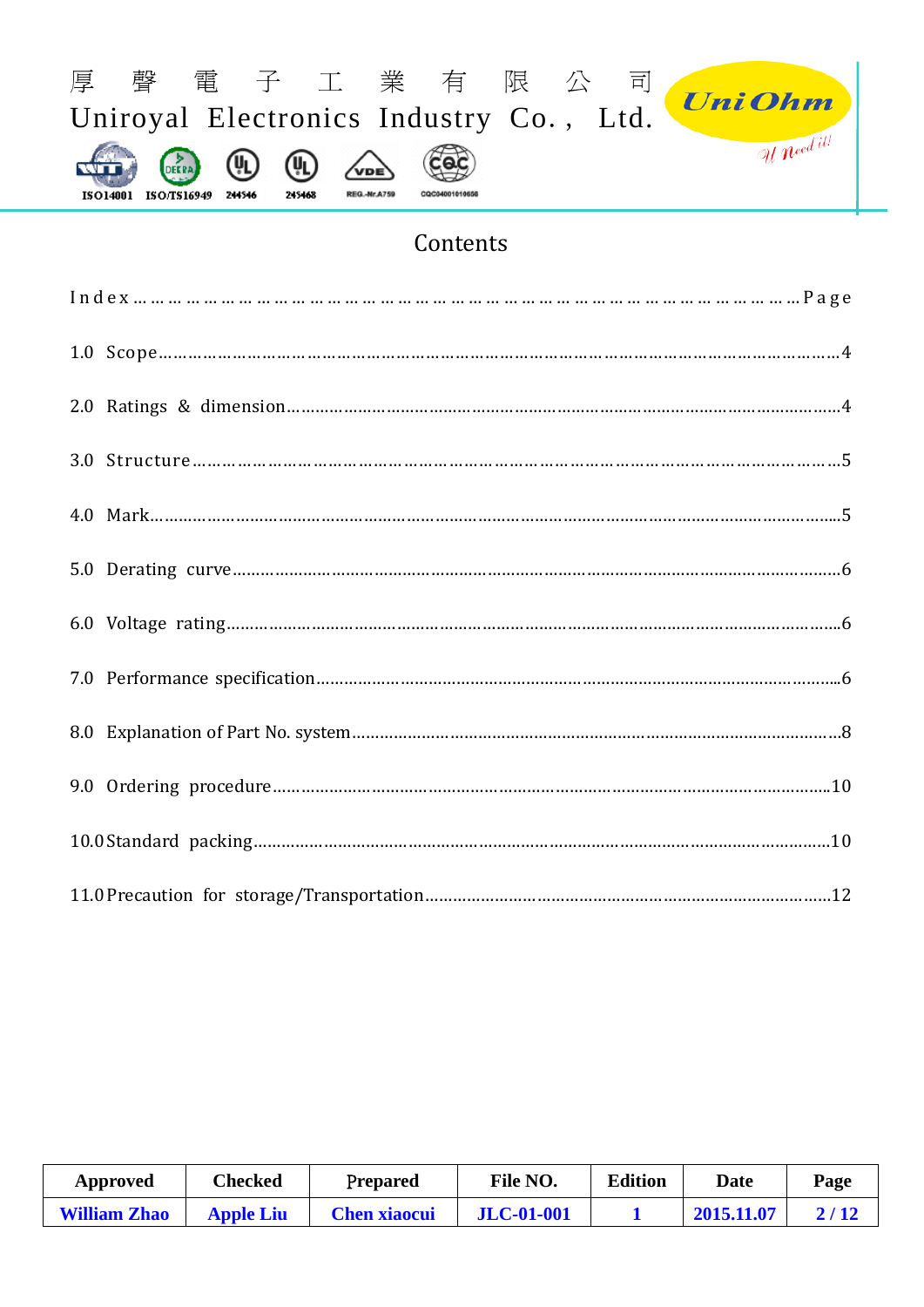|         |                                                                                                                                                                        |  |                         |            | 厚聲電子工業有限公司        |            | <b>UniOhm</b> |  |  |  |  |
|---------|------------------------------------------------------------------------------------------------------------------------------------------------------------------------|--|-------------------------|------------|-------------------|------------|---------------|--|--|--|--|
|         | Uniroyal Electronics Industry Co., Ltd.<br>Uneed it!<br>ΨL<br>(ŲL<br>DEERA<br>VDE<br>ISO14001 ISO/TS16949<br>245468<br>211516<br><b>REG.-Nr.A759</b><br>CQC04001010656 |  |                         |            |                   |            |               |  |  |  |  |
|         | 2015.11.07<br>Edition No.<br>File Name: MO<br><b>SERIES</b><br>$\mathbf{1}$<br>±5%<br>Date                                                                             |  |                         |            |                   |            |               |  |  |  |  |
|         |                                                                                                                                                                        |  | <b>Amendment Record</b> |            |                   | Signature  |               |  |  |  |  |
| Edition | Prescription of amendment                                                                                                                                              |  |                         | Amend Page | <b>Amend Date</b> | Amended by | Checked by    |  |  |  |  |
|         |                                                                                                                                                                        |  |                         |            |                   |            |               |  |  |  |  |
|         |                                                                                                                                                                        |  |                         |            |                   |            |               |  |  |  |  |
|         |                                                                                                                                                                        |  |                         |            |                   |            |               |  |  |  |  |
|         |                                                                                                                                                                        |  |                         |            |                   |            |               |  |  |  |  |
|         |                                                                                                                                                                        |  |                         |            |                   |            |               |  |  |  |  |
|         |                                                                                                                                                                        |  |                         |            |                   |            |               |  |  |  |  |
|         |                                                                                                                                                                        |  |                         |            |                   |            |               |  |  |  |  |
|         |                                                                                                                                                                        |  |                         |            |                   |            |               |  |  |  |  |
|         |                                                                                                                                                                        |  |                         |            |                   |            |               |  |  |  |  |
|         |                                                                                                                                                                        |  |                         |            |                   |            |               |  |  |  |  |
|         |                                                                                                                                                                        |  |                         |            |                   |            |               |  |  |  |  |
|         |                                                                                                                                                                        |  |                         |            |                   |            |               |  |  |  |  |
|         |                                                                                                                                                                        |  |                         |            |                   |            |               |  |  |  |  |
|         |                                                                                                                                                                        |  |                         |            |                   |            |               |  |  |  |  |
|         |                                                                                                                                                                        |  |                         |            |                   |            |               |  |  |  |  |
|         |                                                                                                                                                                        |  |                         |            |                   |            |               |  |  |  |  |
|         |                                                                                                                                                                        |  |                         |            |                   |            |               |  |  |  |  |
|         |                                                                                                                                                                        |  |                         |            |                   |            |               |  |  |  |  |
|         |                                                                                                                                                                        |  |                         |            |                   |            |               |  |  |  |  |
|         |                                                                                                                                                                        |  |                         |            |                   |            |               |  |  |  |  |
|         |                                                                                                                                                                        |  |                         |            |                   |            |               |  |  |  |  |
|         |                                                                                                                                                                        |  |                         |            |                   |            |               |  |  |  |  |

| Approved            | Checked          | <b>Prepared</b>     | File NO.          | <b>Edition</b> | Date       | Page |
|---------------------|------------------|---------------------|-------------------|----------------|------------|------|
| <b>William Zhao</b> | <b>Apple Liu</b> | <b>Chen xiaocui</b> | <b>JLC-01-001</b> |                | 2015.11.07 |      |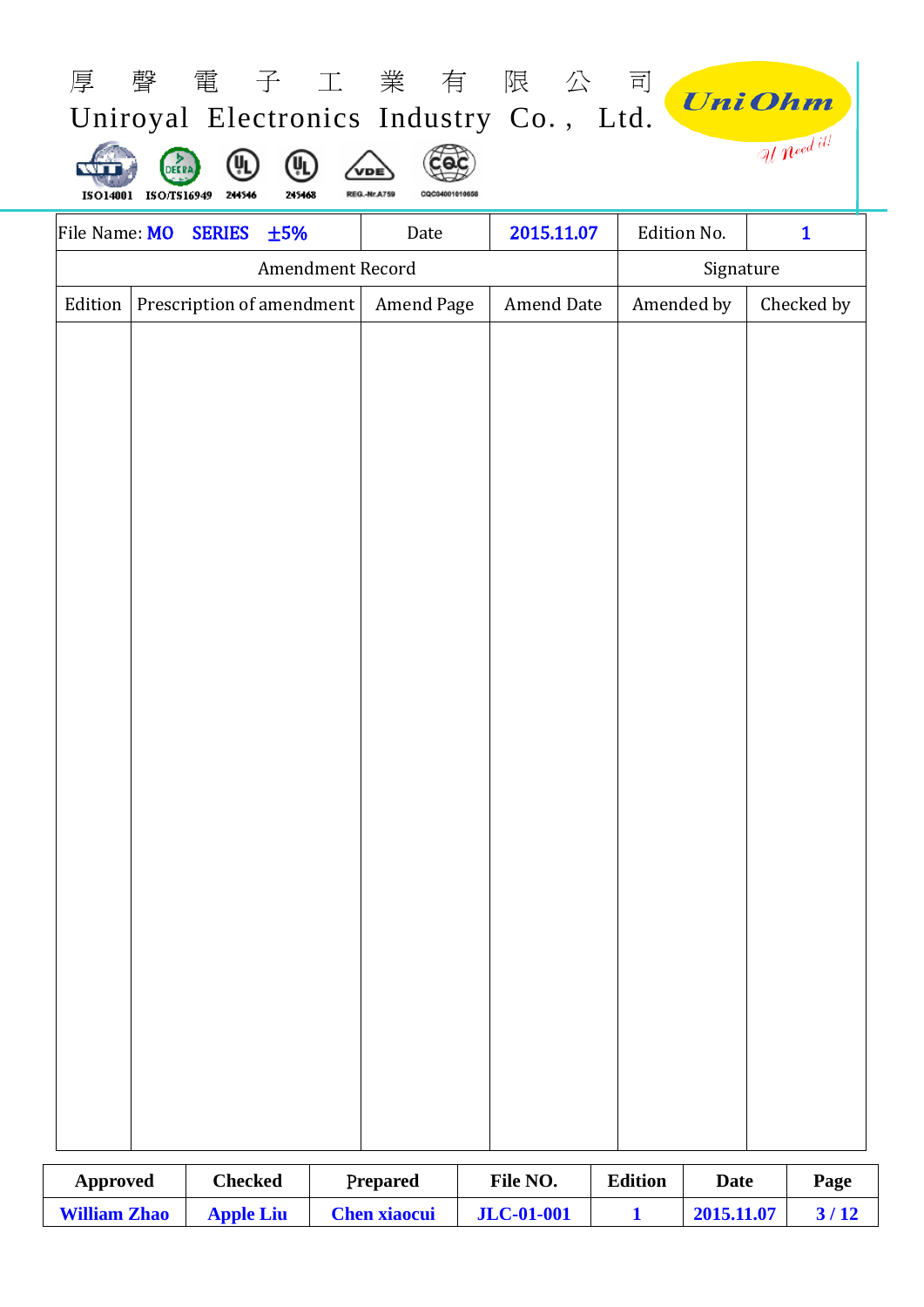

#### 1.0 Scope:

This specification for approve Lead-Free Metal Oxide Film Fixed Resistors manufactured by UNIOHM.

# 2.0 Ratings & dimension:



#### 2.1 Normal size

|                   |               | Dimension(mm)  |          |          | Max                | Max                 | Dielectric              |           |                                     |
|-------------------|---------------|----------------|----------|----------|--------------------|---------------------|-------------------------|-----------|-------------------------------------|
| Type              | D             | L              | $d+0.05$ | $H\pm 3$ | working<br>voltage | overload<br>voltage | withstanding<br>voltage | Tolerance | Resistance<br>range                 |
| M01/4W            | $2.2 + 0.5$   | $6.5 \pm 1.0$  | 0.54     | 28       | 250V               | 400V                | 250V                    | $\pm 5\%$ | $0.1\Omega \sim 470K\Omega$         |
| M01/2W            | $3.0 + 0.6$   | $9.5 + 1.0$    | 0.54     | 28       | 250V               | 400V                | 250V                    | $\pm 5\%$ | $0.1\Omega \sim 560$ K $\Omega$     |
| M01W              | $4.0 \pm 0.6$ | $11.5 \pm 1.0$ | 0.65     | 28       | 350V               | 600V                | 350V                    | $\pm 5\%$ | $0.1\Omega \sim 560$ K $\Omega$     |
| M <sub>02</sub> W | $5.0 + 0.6$   | $15.5 \pm 1.0$ | 0.70     | 28       | 350V               | 600V                | 350V                    | $\pm 5\%$ | $0.1\Omega \sim 560$ K $\Omega$     |
| M03W              | $6.0 + 0.6$   | $17.5 \pm 1.0$ | 0.75     | 28       | 500V               | 800V                | 500V                    | $\pm 5\%$ | $0.1\Omega \sim 560$ K $\Omega$     |
| M05W              | $8.0 + 0.6$   | $24.5 \pm 1.0$ | 0.75     | 38       | 750V               | 1000V               | 750V                    | $\pm 5\%$ | $0.1\Omega \sim 680 \text{K}\Omega$ |
| M07W              | $8.0 + 0.6$   | $29.5 \pm 1.0$ | 0.75     | 38       | 750V               | 1000V               | 750V                    | $\pm 5\%$ | $20\Omega \sim 150$ K $\Omega$      |
| M08W              | $8.0 + 0.6$   | $39.5 \pm 1.0$ | 0.75     | 38       | 750V               | 1000V               | 750V                    | $\pm 5\%$ | $30\Omega \sim 200K\Omega$          |
| M09W              | $8.0 + 0.6$   | $52.5 \pm 1.0$ | 0.75     | 38       | 750V               | 1000V               | 750V                    | ±5%       | $50\Omega \sim 200K\Omega$          |

2.2 Small Size & Extra Small Size

| Type                           | Dimension(mm) |                |          |          | Max<br>Working | Max<br>overload | Dielectric<br>withstanding | Tolerance | Resistance                          |
|--------------------------------|---------------|----------------|----------|----------|----------------|-----------------|----------------------------|-----------|-------------------------------------|
|                                | D             | L              | $d+0.05$ | $H\pm 3$ | Voltage        | Voltage         | voltage                    |           | Range                               |
| M01/2WS                        | $2.2 + 0.5$   | $6.5 + 1.0$    | 0.54     | 28       | 250V           | 400V            | 250V                       | $\pm 5\%$ | $0.1 \Omega \sim 470 K\Omega$       |
| M01WS                          | $3.5 + 0.6$   | $9.5 + 1.0$    | 0.60     | 28       | 350V           | 600V            | 350V                       | $\pm 5\%$ | $0.1\Omega \sim 560$ K $\Omega$     |
| MO <sub>2</sub> W <sub>S</sub> | $4.5 + 0.6$   | $11.5 + 1.0$   | 0.65     | 28       | 350V           | 600V            | 350V                       | $+5%$     | $0.1\Omega \sim 560$ K $\Omega$     |
| M03WS                          | $5.0 + 0.6$   | $15.5 + 1.0$   | 0.70     | 28       | 350V           | 600V            | 350V                       | $\pm 5\%$ | $0.1\Omega \sim 560$ K $\Omega$     |
| MO5WSS                         | $6.0 + 0.6$   | $17.5 + 1.0$   | 0.75     | 28       | 500V           | 800V            | 500V                       | $\pm 5\%$ | $0.1\Omega \sim 560$ K $\Omega$     |
| M05WS                          | $8.0 + 0.6$   | $24.5 \pm 1.0$ | 0.75     | 38       | 500V           | 800V            | 500V                       | $\pm 5\%$ | $0.1\Omega \sim 680 \text{K}\Omega$ |

| Approved            | Checked          | Prepared            | File NO.          | <b>Edition</b> | Date       | Page |
|---------------------|------------------|---------------------|-------------------|----------------|------------|------|
| <b>William Zhao</b> | <b>Apple Liu</b> | <b>Chen xiaocui</b> | <b>JLC-01-001</b> |                | 2015.11.07 | 4/12 |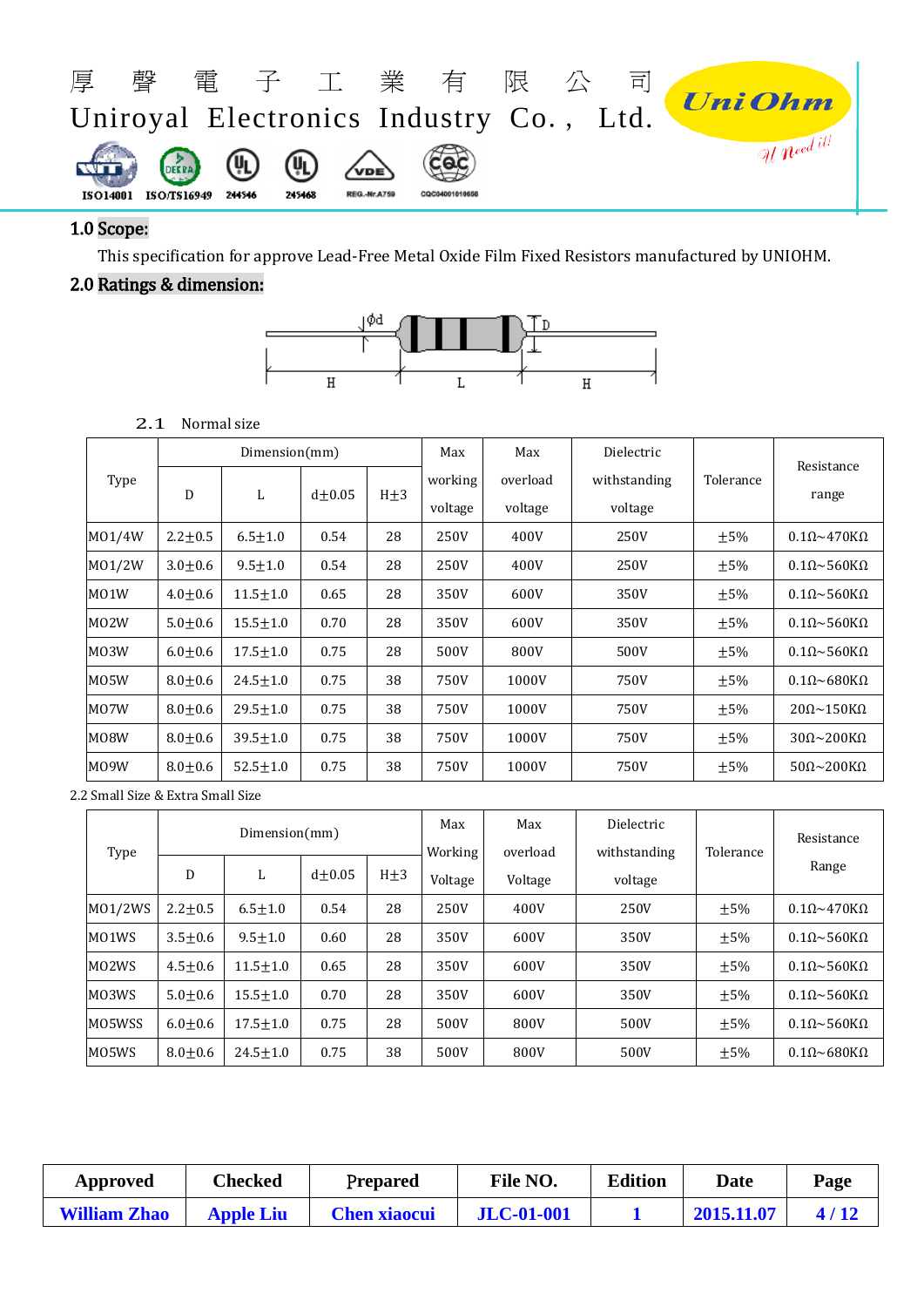

#### 3.0 Structure:



| No. | Name           | Component                                                                      |
|-----|----------------|--------------------------------------------------------------------------------|
|     | Basic body     | Ceramic                                                                        |
| 2   | Resistor layer | Metal Oxide Film                                                               |
| 3   | End cap        | Steel (Tinned iron cap)                                                        |
| 4   | Lead wire      | Tinned copper wire                                                             |
| 5   | Joint          | By welding                                                                     |
| 6   | Coating        | Silicon resin with different color ①Gray (Normal size) ② Sea blue (Small size) |
|     | Color code     | Epoxy resin                                                                    |

# 4.0 Mark

Resistors shall be marked with color coding Colors shall be in accordance with JIS C 0802



#### 4.1 Label:

Label shall have some items as below:

1 Type and style

2 Nominal resistances

- 3 Resistance tolerances
- 4 Quantities
- 5 Lot number
- 6 PPM

### **Example:**

| METAL OXIDE FILM FIXED RESISTORS |                            |  |  |  |  |
|----------------------------------|----------------------------|--|--|--|--|
| WATT: 2WS                        | VAL:100 $\mathsf{K}\Omega$ |  |  |  |  |
| Q'TY: 1,000                      | TOL: 5%                    |  |  |  |  |
| LOT: 3021548                     | PPM <sup>.</sup>           |  |  |  |  |

| Approved            | Checked          | Prepared            | File NO.          | <b>Edition</b> | Date       | Page |
|---------------------|------------------|---------------------|-------------------|----------------|------------|------|
| <b>William Zhao</b> | <b>Apple Liu</b> | <b>Chen xiaocui</b> | <b>JLC-01-001</b> |                | 2015.11.07 | 5/12 |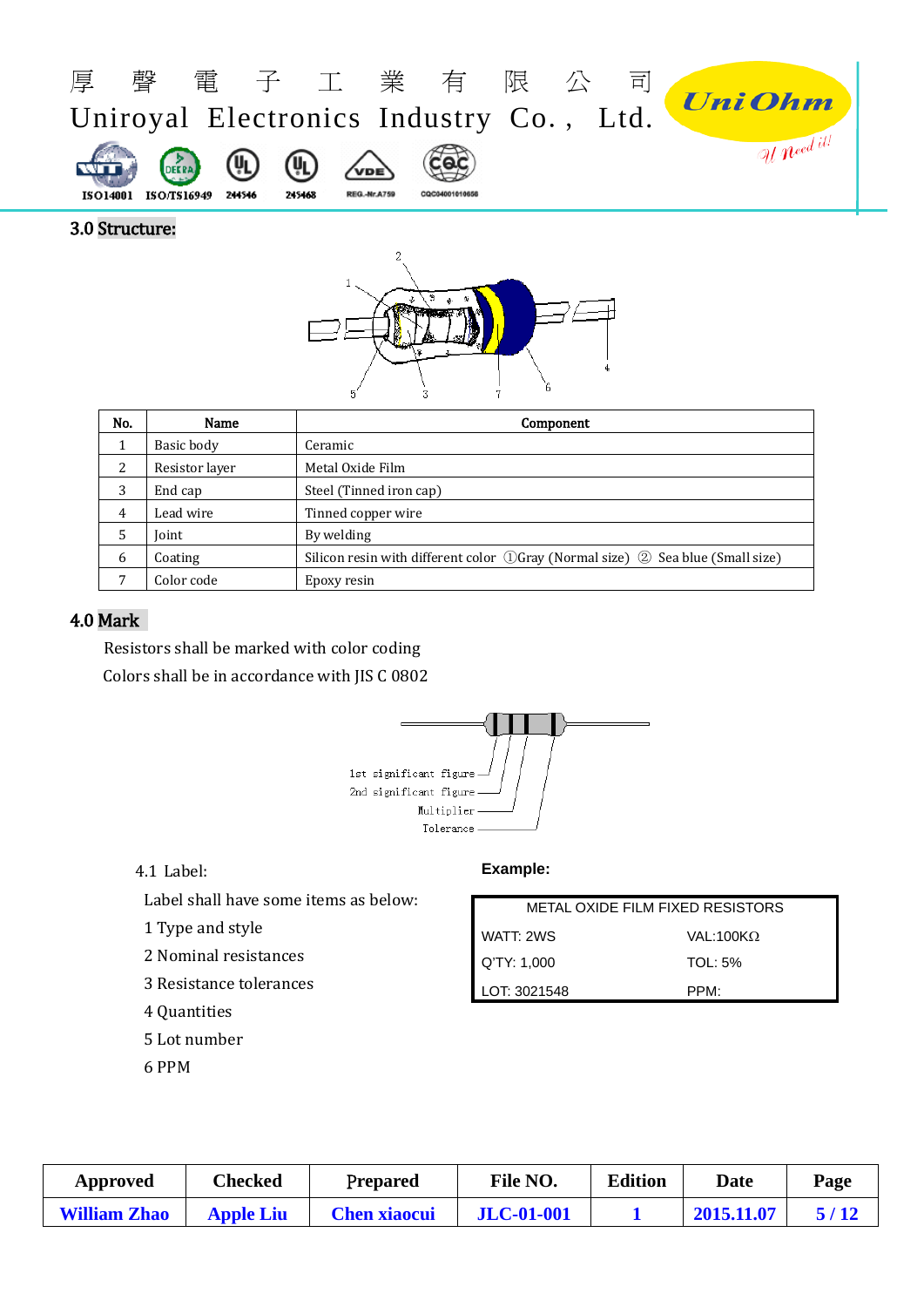

#### 5.0 Derating Curve:

Resistors shall have a power rating based on continuous load operation at an ambient temperature from -55℃ to 70℃. For temperature in excess of 70℃, the power would be derate as shown in figure 1



Ambient temperature(°C)

# 6.0 Voltage rating:

 Resistors should have a direct-current (DC) continuous voltage rating and an alternating-current (AC) continuous voltage rating relates to Power Rating, formula shown as below:

$$
RCWV = \sqrt{P * R}
$$

RCWV: Rated DC or RMS ac continuous working voltage at commercial-line frequency and waveform (Volt.)

P: Power Rating (Watt.)<br>R: Nominal Resistance (

R: Nominal Resistance (Ohm)

Resistors would be burned out if it overloaded, such as higher than the maximum value of series' RCWV. And we named 2.5 times RCWV is OVERLOAD Voltage.

# 7.0 Performance specification:

| Item                       |                                                                                                                                                                                                                                                                                                                                                                                                                                                                                                                                                                                                                           | Limits                                                |          |                                                                                                           |                                         | Test Method (JIS-C-5201&5202)                                                                                                                                                                                               |      |
|----------------------------|---------------------------------------------------------------------------------------------------------------------------------------------------------------------------------------------------------------------------------------------------------------------------------------------------------------------------------------------------------------------------------------------------------------------------------------------------------------------------------------------------------------------------------------------------------------------------------------------------------------------------|-------------------------------------------------------|----------|-----------------------------------------------------------------------------------------------------------|-----------------------------------------|-----------------------------------------------------------------------------------------------------------------------------------------------------------------------------------------------------------------------------|------|
| Temperature<br>Coefficient | 1/4W 1/2WS<br>$\leq$ 100K $\Omega$ : ±350PPM/°C<br>100KΩ <r<math>\leq470KΩ: 0 ~ -700PPM/°C<br/><math>1/2W \cdot 1WS</math>:<br/><math>\leq</math>120K<math>\Omega</math>: <math>\pm</math>350PPM/°C<br/>120KΩ<r<math>\leq560KΩ 0~ -700PPM/°C<br/><math>\leq</math>150K<math>\Omega</math>: <math>\pm</math>350PPM/°C<br/>150K<math>\Omega</math><r<math>\leq560K<math>\Omega</math> 0~-700PPM/°C<br/><b>5W 5WS</b><br/><math>≤180</math>KΩ: ±350PPM/°C<br/><math>180K\Omega &lt; R \leq 680K\Omega</math> 0 ~ -700PPM/°C<br/><math>7W \cdot 8W \cdot 9W</math>:<br/><math>\pm 350</math>PPM/°C</r<math></r<math></r<math> | $1W \cdot 2W \cdot 2WS \cdot 3W \cdot 3WS \cdot 5WSS$ |          | centigrade                                                                                                | R1: resistance value at room temp. (T1) | 4.8 Natural resistance changes per temp. Degree<br>$\frac{R_2 - R_1}{R_1(T_2 - T_1)} * 10^6(PPM/°C)$<br>R2: resistance value at room temp. +100°C (Tt2)<br>Test pattern: room temp. $(T1)$ , room temp. $+100^{\circ}C(T2)$ |      |
| Short-time<br>overload     | Resistance change rate is:<br>$\pm$ (1%+0.05 $\Omega$ ) <sub>Max</sub> for normal size.<br>$\pm$ (2%+0.05 $\Omega$ ) <sub>Max</sub> for small size.<br>With no evidence of mechanical damage.                                                                                                                                                                                                                                                                                                                                                                                                                             |                                                       |          | 4.13 Permanent resistance change after the application<br>of a potential of 2.5 times RCWV for 5 seconds. |                                         |                                                                                                                                                                                                                             |      |
| Approved                   | <b>Checked</b>                                                                                                                                                                                                                                                                                                                                                                                                                                                                                                                                                                                                            | Prepared                                              | File NO. | <b>Edition</b>                                                                                            | Date                                    | Page                                                                                                                                                                                                                        |      |
| <b>William Zhao</b>        | <b>Apple Liu</b>                                                                                                                                                                                                                                                                                                                                                                                                                                                                                                                                                                                                          | <b>Chen xiaocui</b>                                   |          | <b>JLC-01-001</b>                                                                                         |                                         | 2015.11.07                                                                                                                                                                                                                  | 6/12 |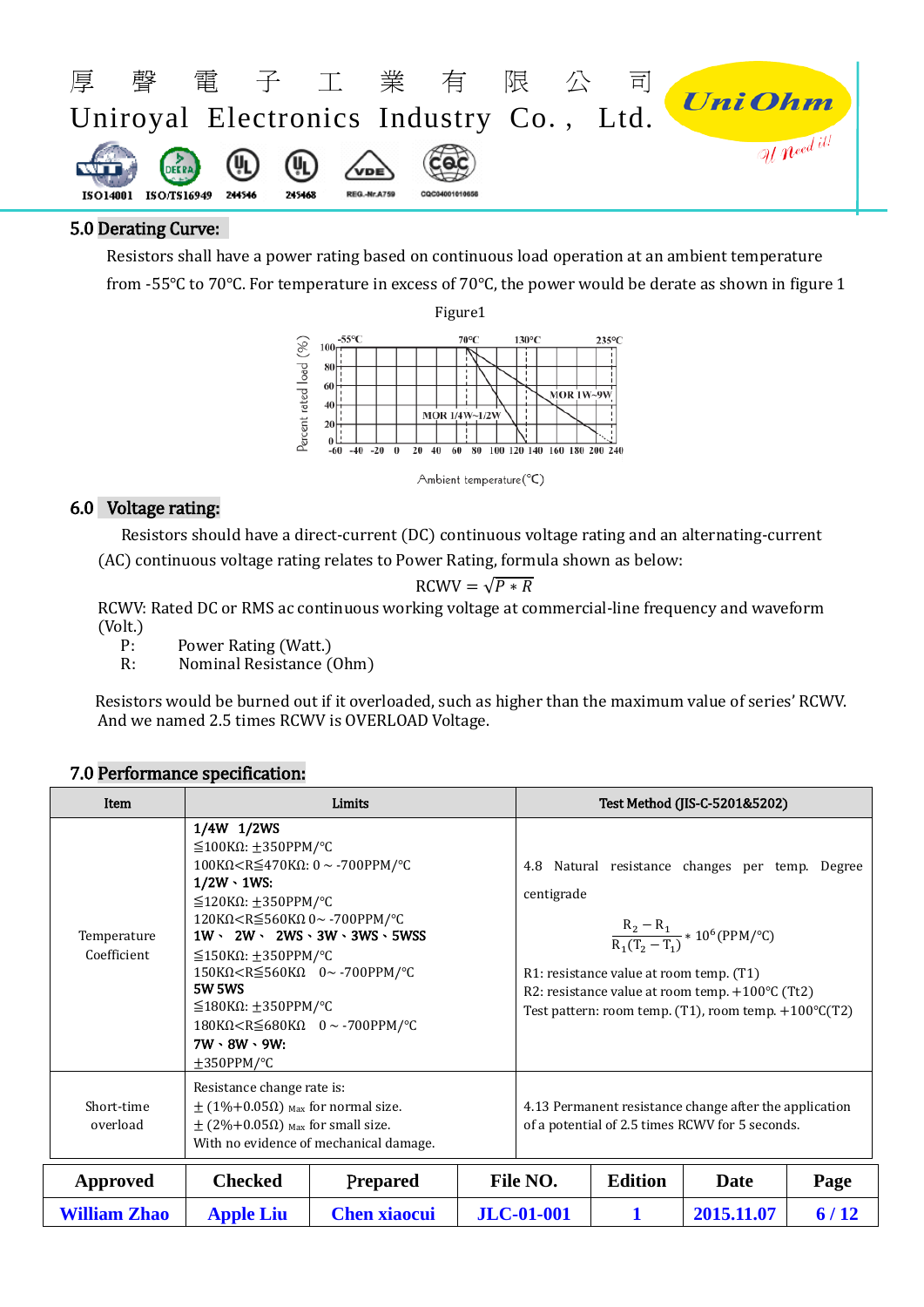| 厚                                     | 電子工業有限                                                                                                                                                                  | 公                                                                                                                                                                                                                                                                                                                                                                                                       | 司                                                                                                                                                                   | <b><i>Uni Ohm</i></b>                                                                                                                                                          |
|---------------------------------------|-------------------------------------------------------------------------------------------------------------------------------------------------------------------------|---------------------------------------------------------------------------------------------------------------------------------------------------------------------------------------------------------------------------------------------------------------------------------------------------------------------------------------------------------------------------------------------------------|---------------------------------------------------------------------------------------------------------------------------------------------------------------------|--------------------------------------------------------------------------------------------------------------------------------------------------------------------------------|
|                                       | Uniroyal Electronics Industry Co., Ltd.                                                                                                                                 |                                                                                                                                                                                                                                                                                                                                                                                                         |                                                                                                                                                                     |                                                                                                                                                                                |
| ISO14001 ISO/TS16949                  | 211516<br>215468<br><b>REG.-Nr.A759</b><br>CQC04001010656                                                                                                               |                                                                                                                                                                                                                                                                                                                                                                                                         |                                                                                                                                                                     | Uneed it!                                                                                                                                                                      |
| Item                                  | Limits                                                                                                                                                                  |                                                                                                                                                                                                                                                                                                                                                                                                         | Test Method (JIS-C-5201&5202)                                                                                                                                       |                                                                                                                                                                                |
| Dielectric<br>withstanding<br>voltage | No evidence of flashover mechanical damage, arcing<br>or insulation break down.                                                                                         |                                                                                                                                                                                                                                                                                                                                                                                                         | 4.7 Resistors shall be clamped in the trough of a<br>90° metallic V-block and shall be tested at AC potential                                                       | respectively specified in the above list for 60-70 seconds.                                                                                                                    |
| Pulse overload                        | Resistance change rate is:<br>$\pm$ (2%+0.05 $\Omega$ ) Max for normal size.<br>$\pm$ (5%+0.05 $\Omega$ ) Max for small size.<br>With no evidence of mechanical damage. |                                                                                                                                                                                                                                                                                                                                                                                                         | 4.28 Resistance change after 10,000 cycles (1 second<br>"ON", 25 seconds "OFF") at 4 times RCWV.                                                                    |                                                                                                                                                                                |
| Terminal<br>strength                  | No evidence of mechanical damage                                                                                                                                        | 4.16 Direct load:<br>Resistance to a 2.5Kg direct load for 10 seconds in the<br>direction of the longitudinal axis of the terminal leads.<br>Twist test:<br>Terminal leads shall be bent through 90° at a point of<br>about 6mm from the body of the resistor and shall be<br>rotated through 360° about the original axis of the bent<br>terminal in alternating direction for a total of 3 rotations. |                                                                                                                                                                     |                                                                                                                                                                                |
| Resistance to<br>soldering heat       | Resistance change rate is:<br>$\pm$ (1%+0.05 $\Omega$ ) Max. With no evidence of<br>mechanical damage                                                                   | 4.18 Permanent resistance change when leads immersed<br>to a point 2.0-2.5mm from the body in 260°C±5°C solder<br>for $10\pm1$ seconds.                                                                                                                                                                                                                                                                 |                                                                                                                                                                     |                                                                                                                                                                                |
| Solderability                         | 95% coverage Min.                                                                                                                                                       | 4.17 The area covered with a new, smooth, clean, shiny<br>and continuous surface free from concentrated pinholes.<br>Test temp. Of solder:245°C±3°C<br>Dwell time in solder: 2~3 seconds.                                                                                                                                                                                                               |                                                                                                                                                                     |                                                                                                                                                                                |
| Resistance to<br>solvent              | No deterioration of protective coatings & markings                                                                                                                      | duty cycle specified:                                                                                                                                                                                                                                                                                                                                                                                   | 4.29 Specimens shall be immersed in a bath of<br>trichloroethylene completely for 3 min. With ultrasonic<br>4.19 Resistance change after continuous five cycles for |                                                                                                                                                                                |
|                                       |                                                                                                                                                                         | <b>Step</b>                                                                                                                                                                                                                                                                                                                                                                                             | Temperature                                                                                                                                                         | <b>Time</b>                                                                                                                                                                    |
| Temperature                           | Resistance change rate is:<br>$\pm$ (2%+0.05 $\Omega$ ) Max With no evidence of mechanical                                                                              | $\mathbf{1}$                                                                                                                                                                                                                                                                                                                                                                                            | -55°C $\pm$ 3°C                                                                                                                                                     | 30 mins                                                                                                                                                                        |
| cycling                               | damage.                                                                                                                                                                 | 2                                                                                                                                                                                                                                                                                                                                                                                                       | Room temp.                                                                                                                                                          | $10 - 15$ mins                                                                                                                                                                 |
|                                       |                                                                                                                                                                         | 3                                                                                                                                                                                                                                                                                                                                                                                                       | +155°C $\pm$ 2°C                                                                                                                                                    | 30 mins                                                                                                                                                                        |
|                                       |                                                                                                                                                                         | 4                                                                                                                                                                                                                                                                                                                                                                                                       | Room temp.                                                                                                                                                          | $10 - 15$ mins                                                                                                                                                                 |
|                                       |                                                                                                                                                                         |                                                                                                                                                                                                                                                                                                                                                                                                         | *Step1-4 Continuous 5 cycles                                                                                                                                        |                                                                                                                                                                                |
| Humidity                              | Resistance change rate is:                                                                                                                                              |                                                                                                                                                                                                                                                                                                                                                                                                         | 4.24 temporary resistance changes after a 240 hours                                                                                                                 |                                                                                                                                                                                |
| (steady state)                        | $\pm$ (2%+0.05 $\Omega$ ) Max. With no evidence of<br>mechanical damage                                                                                                 |                                                                                                                                                                                                                                                                                                                                                                                                         | 2°C and 90 to 95% relative humidity.                                                                                                                                | exposure in a humidity test chamber controlled at 40 $^{\circ}$ C ±                                                                                                            |
| Load life in<br>humidity              | $\Delta R/R$ :<br>$\leq \pm 5\%$ for $\lt$ 100K $\Omega$ ;<br>$\leq \pm 10\%$ for $\geq 100K\Omega$ ;                                                                   | humidity.                                                                                                                                                                                                                                                                                                                                                                                               |                                                                                                                                                                     | 7.9 resistance change after 1,000 hours (1.5 hours<br>"ON",0.5 hour "OFF") at RCWV in a humidity test<br>chamber controlled at $40^{\circ}$ C $\pm$ 2°C and 90 to 95% relative |
| Load life                             | $\Delta R/R$ :<br>$\leq \pm 5\%$ for $\lt$ 100K $\Omega$ ;<br>$\leq \pm 10\%$ for $\geq 100K\Omega$ ;                                                                   | 70°C±2°C ambient.                                                                                                                                                                                                                                                                                                                                                                                       | 4.25.1 permanent resistance change after 1,000<br>hours operating at RCWV with duty cycle of 1.5<br>hours "ON", 0.5 hour "OFF" at                                   |                                                                                                                                                                                |

| Approved            | Checked          | Prepared            | File NO.          | <b>Edition</b> | Date       | Page |
|---------------------|------------------|---------------------|-------------------|----------------|------------|------|
| <b>William Zhao</b> | <b>Apple Liu</b> | <b>Chen xiaocui</b> | <b>JLC-01-001</b> |                | 2015.11.07 | 7/12 |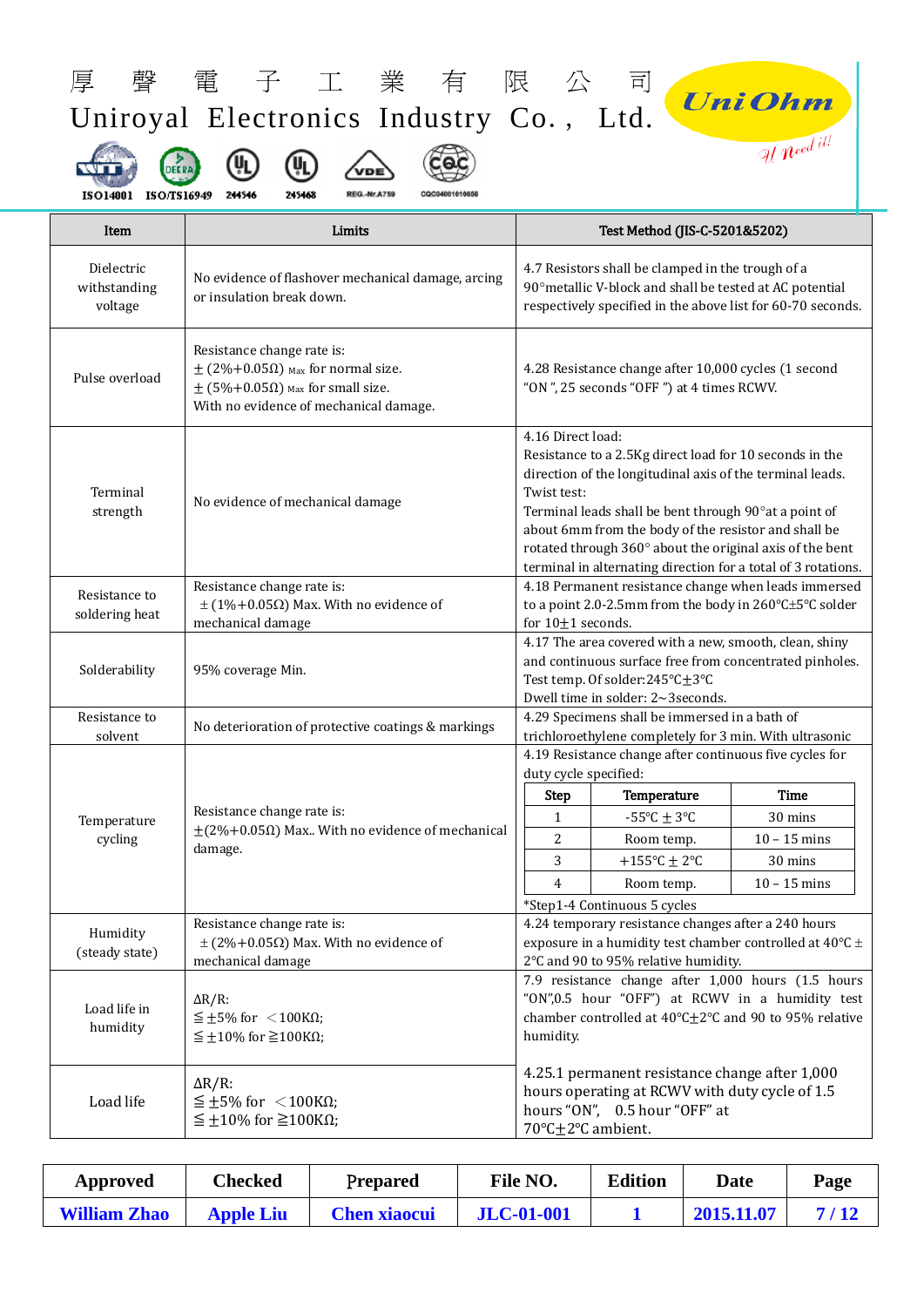| 韾<br>厚<br><b>DEERA</b><br>ISO/TS16949<br><b>ISO14001</b> | 電子工業有<br>Uniroyal Electronics Industry Co., Ltd.<br>244546<br>245468<br><b>REG.-Nr.A759</b><br>CQC04001010656 | 限<br>희<br><b><i>UniOhm</i></b><br>U $n$ eed it                                                                                                                                                                                                                                                                                                                                                                                                                                                       |  |  |  |
|----------------------------------------------------------|---------------------------------------------------------------------------------------------------------------|------------------------------------------------------------------------------------------------------------------------------------------------------------------------------------------------------------------------------------------------------------------------------------------------------------------------------------------------------------------------------------------------------------------------------------------------------------------------------------------------------|--|--|--|
| Item                                                     | Limits                                                                                                        | Test Method (JIS-C-5201&5202)                                                                                                                                                                                                                                                                                                                                                                                                                                                                        |  |  |  |
| Flame retardant                                          | Resistor insulation is self-extinguishing within 10<br>seconds after externally applied flame is removed.     | 4.26 The burner is placed remote fro, resistor ignited<br>and adjusted to produce a blue flame 38mm in height<br>and a top of flame 127mm above the top of burner tube.<br>Resistor is supported from its lead at 45° from the<br>horizontal so that the lower end of resistor is the top of<br>blue flame. The test flame is placed to remain for 15<br>seconds and removed for 15 seconds. The operation is to<br>be repeated until resistor has been subjected to 5<br>application of test flame. |  |  |  |

### 8.0 Explanation of Part No. system:

The standard Part No. contains 14 codes.

- 8.1 1st~3rd codes: Product type
- 8.2 4th code: Special feature.

Example: MOR0=Metal Oxide Film Fixed Resistors

- 8.3 5th~6th codes: Power rating
- 8.3.1 The 5<sup>th</sup> code would be "W", "S", or "U" if the resistors' power rating is lower than 1W.<br>8.3.2 The 6<sup>th</sup> code would be "W", "S", or "U" if the resistors' power rating is greater than 1W.
- The 6<sup>th</sup> code would be "W", "S", or "U" if the resistors' power rating is greater than 1W.

8.3.3 We named "W" to indicate "normal size", "S" for "small size", and "U" for "ultra-small size".  $1/16W~1/2W$  (<1W)

| Wattage          | 1/2 | 1/3 | 1/4 | 1/5 | 1/6            | 1/8 | 1/10 | 1/16 |
|------------------|-----|-----|-----|-----|----------------|-----|------|------|
| Normal size      | W2  | W3  | W4  | W5  | W <sub>6</sub> | W8  | WA   | WG   |
| Small size       | S2  | S3  | S4  | S5  | S6             | S8  | SA   | SG   |
| Ultra-small size | U2  | U3  | U4  | U5  | U6             | U8  | UA   | UG   |

1W~16W (≧1W)

| Wattage          |    |    |    |    |    |    |    | 10 | ב 1 |
|------------------|----|----|----|----|----|----|----|----|-----|
| Normal size      | 1W | 2W | 3W | 5W | 7W | 8W | 9W | AW | FW  |
| Small size       | 1S | 2S | 3S | 5S | 7S | 8S | 95 | AS | гэ  |
| Ultra-small size | 1U | 2U | 3U | 5U | 7U | 8U | 9U | AU | FU  |

8.4 7th code: Resistance Tolerance.

 $F=\pm 1\%$   $G=\pm 2\%$   $J=\pm 5\%$   $K=\pm 10\%$ 

8.5 8th~11th codes: Resistance Value.

8.5.1 For the standard resistance values of E-24 series in 5% and 10% tolerance, 8<sup>th</sup> code would be "0",  $9th~10th$  codes would be the significant figures of the resistance, and  $11th$ code is the power of ten.

For the standard resistance values of E-96 series in  $\leq$ 2% tolerance, 8<sup>th</sup> $\sim$ 10<sup>th</sup> codes would be the significant figures of the resistance, and 11<sup>th</sup> code is the power of ten.

8.5.2 As mentioned above,  $11<sup>th</sup>$  code would be the power of ten, so we use those code in  $11<sup>th</sup>$ digit shown as following:

|                     | $0 = 10^{0}$<br>$6 = 10^{6}$ | $2 = 10^2$<br>$1 = 101$<br>$I = 10^{-1}$<br>$K = 10^{-2}$ | $3 = 103$<br>$L = 10^{-3}$ | $4 = 104$<br>$M = 10^{-4}$ | $5 = 10^5$ |      |
|---------------------|------------------------------|-----------------------------------------------------------|----------------------------|----------------------------|------------|------|
|                     |                              |                                                           |                            |                            |            |      |
| Approved            | <b>Checked</b>               | Prepared                                                  | File NO.                   | <b>Edition</b>             | Date       | Page |
| <b>William Zhao</b> | <b>Apple Liu</b>             | <b>Chen xiaocui</b>                                       | <b>JLC-01-001</b>          |                            | 2015.11.07 | 8/12 |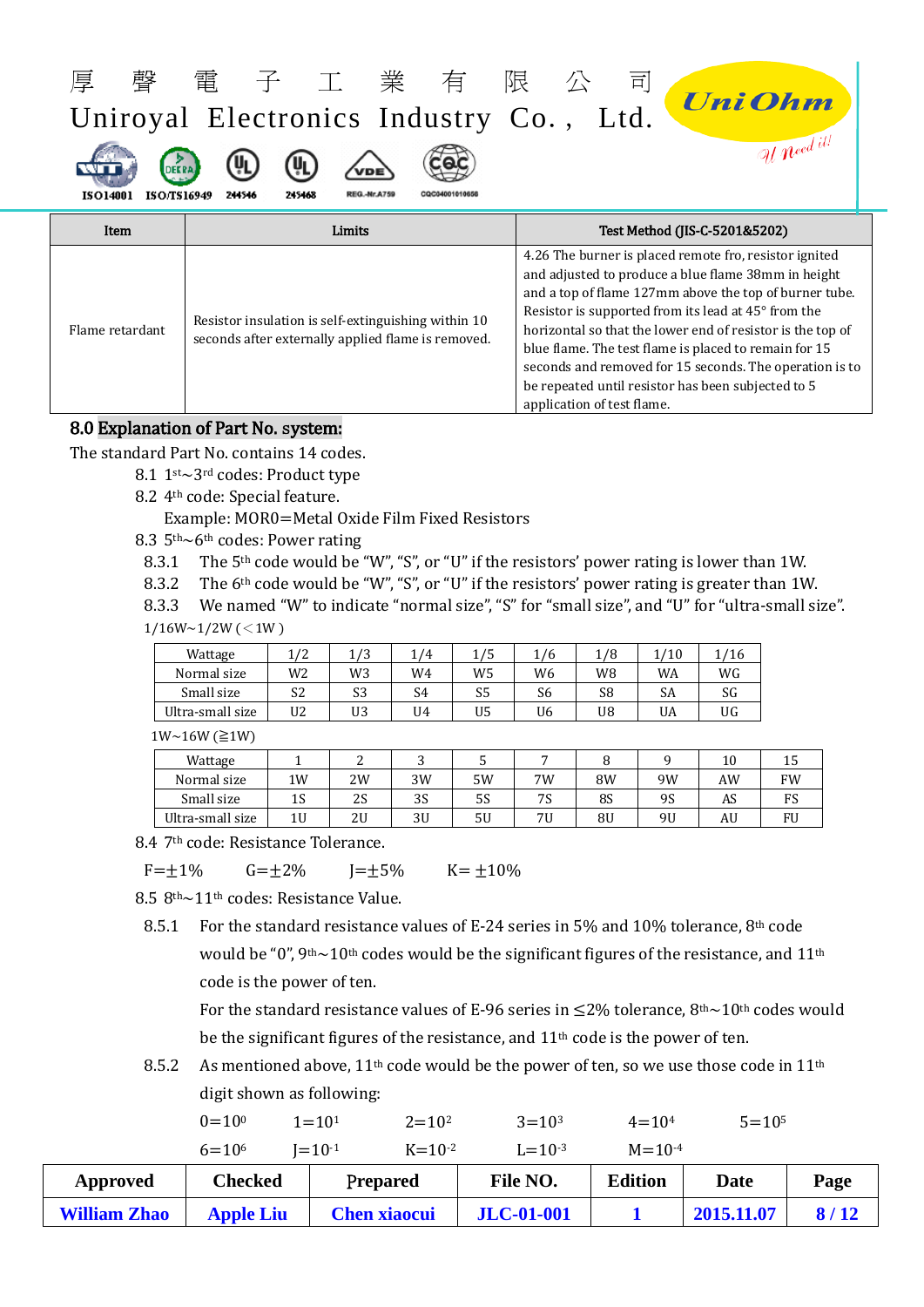| 韾                                                                                                                                                   |                                                                                                                                                                                                                                                                                  | 電子工業有限<br>Uniroyal Electronics Industry Co., Ltd.                                     | 公                                                                                                                                                                                                                                                                                                                                                                                          | 司                                     | <b><i>UniOhm</i></b>                                                                                                                                                                                                                                                                        |                                  |
|-----------------------------------------------------------------------------------------------------------------------------------------------------|----------------------------------------------------------------------------------------------------------------------------------------------------------------------------------------------------------------------------------------------------------------------------------|---------------------------------------------------------------------------------------|--------------------------------------------------------------------------------------------------------------------------------------------------------------------------------------------------------------------------------------------------------------------------------------------------------------------------------------------------------------------------------------------|---------------------------------------|---------------------------------------------------------------------------------------------------------------------------------------------------------------------------------------------------------------------------------------------------------------------------------------------|----------------------------------|
| DEER<br>ISO14001 ISO/TS16949                                                                                                                        | 214546<br>215468                                                                                                                                                                                                                                                                 | CQC04001010656<br><b>REG.-Nr.A759</b>                                                 |                                                                                                                                                                                                                                                                                                                                                                                            |                                       |                                                                                                                                                                                                                                                                                             | $ol$ $\widetilde{Ne^{ed}}$ $it'$ |
|                                                                                                                                                     | 8.6 $12th$ $\sim$ 14 <sup>th</sup> codes                                                                                                                                                                                                                                         |                                                                                       |                                                                                                                                                                                                                                                                                                                                                                                            |                                       |                                                                                                                                                                                                                                                                                             |                                  |
| 8.6.1                                                                                                                                               | 12 <sup>th</sup> code: Packaging Type                                                                                                                                                                                                                                            |                                                                                       |                                                                                                                                                                                                                                                                                                                                                                                            |                                       |                                                                                                                                                                                                                                                                                             |                                  |
|                                                                                                                                                     | A=Tape/Box (Ammo pack)                                                                                                                                                                                                                                                           |                                                                                       | $B = Bulk/Box$                                                                                                                                                                                                                                                                                                                                                                             |                                       |                                                                                                                                                                                                                                                                                             |                                  |
|                                                                                                                                                     | $T = \text{Tape}/\text{Reel}$                                                                                                                                                                                                                                                    |                                                                                       | P=Tape/Box of PT-26 products                                                                                                                                                                                                                                                                                                                                                               |                                       |                                                                                                                                                                                                                                                                                             |                                  |
| 8.6.2                                                                                                                                               |                                                                                                                                                                                                                                                                                  | 13th code: Standard Packing Quantity of Tape/Box & Tape/Reel packaging types.         |                                                                                                                                                                                                                                                                                                                                                                                            |                                       |                                                                                                                                                                                                                                                                                             |                                  |
|                                                                                                                                                     |                                                                                                                                                                                                                                                                                  | If the packing type is Bulk packing, this digit should be "0".                        |                                                                                                                                                                                                                                                                                                                                                                                            |                                       |                                                                                                                                                                                                                                                                                             |                                  |
|                                                                                                                                                     | $A = 500$ pcs                                                                                                                                                                                                                                                                    | $B=2500$ pcs                                                                          | $1=1000$ pcs                                                                                                                                                                                                                                                                                                                                                                               | $2=2000$ pcs                          |                                                                                                                                                                                                                                                                                             |                                  |
| 8.6.3                                                                                                                                               |                                                                                                                                                                                                                                                                                  | For the FORMED type products, $13th14th$ codes would be forming types shown as below: |                                                                                                                                                                                                                                                                                                                                                                                            |                                       |                                                                                                                                                                                                                                                                                             |                                  |
|                                                                                                                                                     |                                                                                                                                                                                                                                                                                  | MF=M-type with flattened lead wire                                                    |                                                                                                                                                                                                                                                                                                                                                                                            |                                       | MK= M-type with kinked lead wire                                                                                                                                                                                                                                                            |                                  |
|                                                                                                                                                     |                                                                                                                                                                                                                                                                                  | $ML = M$ -type with normal lead wire                                                  |                                                                                                                                                                                                                                                                                                                                                                                            |                                       |                                                                                                                                                                                                                                                                                             |                                  |
|                                                                                                                                                     |                                                                                                                                                                                                                                                                                  | $MC = M$ type with kinked lead and narrow pitch wire                                  |                                                                                                                                                                                                                                                                                                                                                                                            |                                       |                                                                                                                                                                                                                                                                                             |                                  |
|                                                                                                                                                     | $F0 = F$ -type                                                                                                                                                                                                                                                                   | $F1 = F1$ -type                                                                       | $F2 = F2$ -type                                                                                                                                                                                                                                                                                                                                                                            | $F3 = F3$ -type                       |                                                                                                                                                                                                                                                                                             |                                  |
| 8.6.4                                                                                                                                               |                                                                                                                                                                                                                                                                                  | 14 <sup>th</sup> code: Special features for additional information.                   |                                                                                                                                                                                                                                                                                                                                                                                            |                                       |                                                                                                                                                                                                                                                                                             |                                  |
|                                                                                                                                                     | P=Panasert type                                                                                                                                                                                                                                                                  | 1=Avisert type $1$                                                                    |                                                                                                                                                                                                                                                                                                                                                                                            | $2$ =Avisert type 2                   |                                                                                                                                                                                                                                                                                             |                                  |
|                                                                                                                                                     | 3=Avisert type 3                                                                                                                                                                                                                                                                 |                                                                                       |                                                                                                                                                                                                                                                                                                                                                                                            |                                       |                                                                                                                                                                                                                                                                                             |                                  |
|                                                                                                                                                     |                                                                                                                                                                                                                                                                                  | A=Cutting type CO 1/4W-A type                                                         |                                                                                                                                                                                                                                                                                                                                                                                            |                                       |                                                                                                                                                                                                                                                                                             |                                  |
|                                                                                                                                                     |                                                                                                                                                                                                                                                                                  | $B =$ Cutting type CO 1/4W-B type                                                     |                                                                                                                                                                                                                                                                                                                                                                                            |                                       |                                                                                                                                                                                                                                                                                             |                                  |
|                                                                                                                                                     |                                                                                                                                                                                                                                                                                  | 9.0 Ordering Procedure (Example: MOR 5W ±5% 30ΚΩ                                      |                                                                                                                                                                                                                                                                                                                                                                                            | $T/B-1000$ )                          |                                                                                                                                                                                                                                                                                             |                                  |
| М<br>R<br>0                                                                                                                                         | 0<br>5                                                                                                                                                                                                                                                                           | W                                                                                     | 0<br>0<br>3<br>3                                                                                                                                                                                                                                                                                                                                                                           | A                                     | 1<br>0                                                                                                                                                                                                                                                                                      |                                  |
| <b>Product Type:</b><br>MOR=Metal Oxide Film<br><b>Fixed Resistors</b><br><b>Special Features:</b><br>$0 =$ Standard product<br>$I = Non-inductive$ | Power rating<br>Normal size:<br>$W4 = 1/4W$<br>$W2 = 1/2W$<br>$1W=1W$<br>$2W = 2W$<br>$3W = 3W$<br>$5W = 5W$<br>$7W = 7W$<br>$8W = 8W$<br>$9W = 9W$<br>Small size:<br>$S4 = 1/4W-S$<br>$S2 = 1/2W-S$<br>$1S=1WS$<br>$2S = 2WS$<br>$3S = 3WS$<br>Extra small size:<br>$5U = 5WSS$ | 1 <sup>st</sup> code: 0<br>Tolerance:                                                 | <b>Resistance Value:</b><br>$±2%$ series:<br>$1st$ ~ 3 <sup>rd</sup> codes: The significant<br>figures of the resistance<br>4 <sup>th</sup> code: The power of ten.<br>Example: 20ΚΩ:2002<br>$±5%$ series:<br>$2nd$ ~3 <sup>rd</sup> codes: The significant<br>figures of the resistance<br>4 <sup>th</sup> code: the power of ten.<br>Example: 20ΚΩ: 0203<br>$I=10^{-1}$ ; K=10-2; L=10-3 | Packing Type:                         | Packing quantity:<br>$10=1,000$ pcs<br>$20=2,000$ pcs<br>$30=3,000$ pcs<br>$40=4,000pcs$<br>$50 = 5,000$ pcs<br>$A0 = 500$ pcs<br>$B0=2,500pcs$<br>Forming type:<br>MF=MB-type<br>MK=MK type<br>$MC = MC$ -type<br>ML=M type<br>$F0 = F$ type<br>$F1 = F1$ type<br>F2=F2 type<br>F3=F3 type |                                  |
|                                                                                                                                                     |                                                                                                                                                                                                                                                                                  | $G = \pm 2\%$<br>$J=\pm 5\%$<br>$K = +10%$                                            |                                                                                                                                                                                                                                                                                                                                                                                            | A=Tape/Box; T=Tape/Reel<br>B=Bulk/Box |                                                                                                                                                                                                                                                                                             |                                  |
|                                                                                                                                                     |                                                                                                                                                                                                                                                                                  |                                                                                       |                                                                                                                                                                                                                                                                                                                                                                                            |                                       |                                                                                                                                                                                                                                                                                             |                                  |
| <b>Approved</b>                                                                                                                                     | <b>Checked</b>                                                                                                                                                                                                                                                                   | Prepared                                                                              | File NO.                                                                                                                                                                                                                                                                                                                                                                                   | <b>Edition</b>                        | <b>Date</b>                                                                                                                                                                                                                                                                                 | Page                             |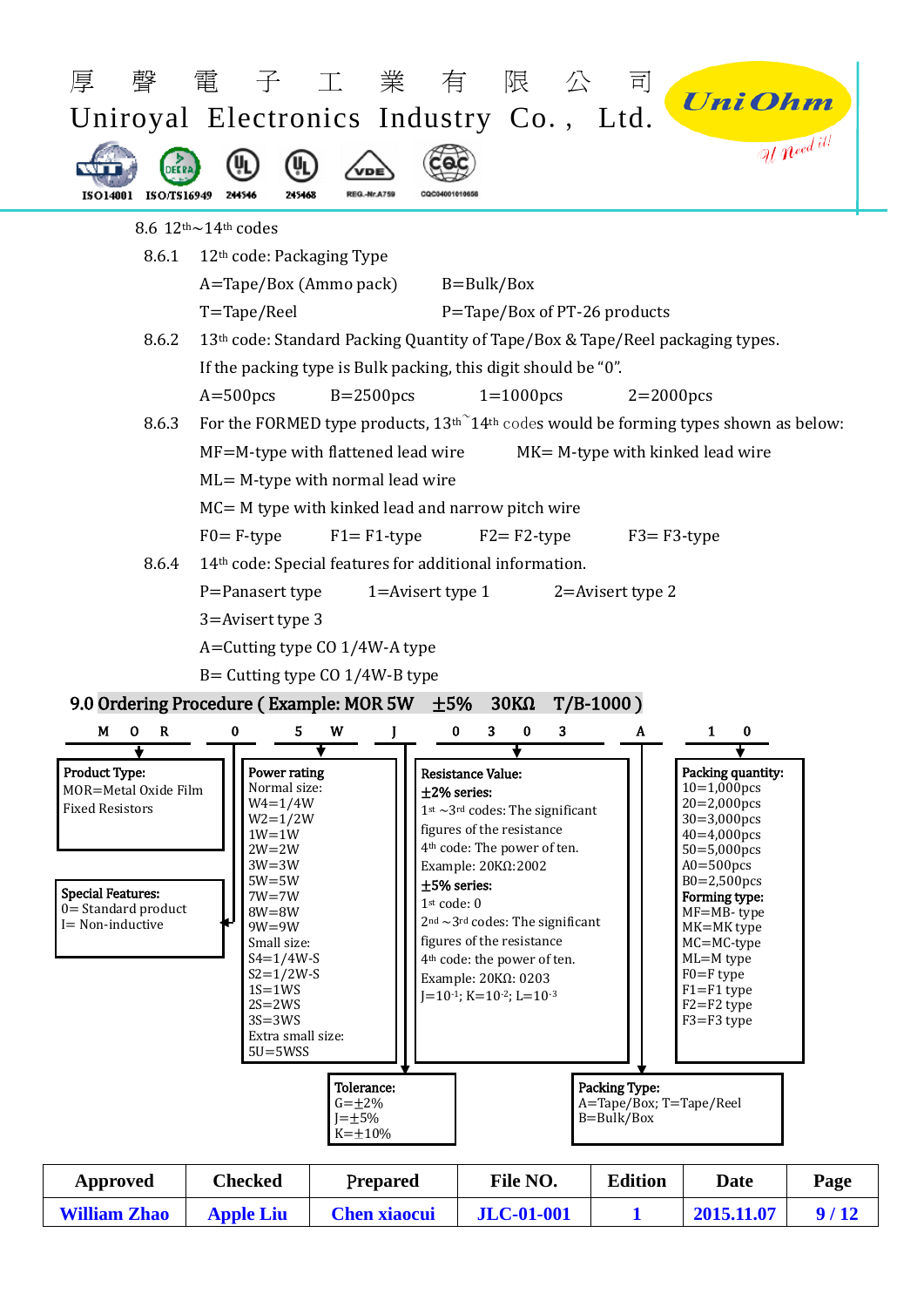

# 10.0 Standard Packing:

10.1 Tapes in Box Packing: Unit: T/B (mm)



| Part No.           | $\Omega$   | P         | $A \pm 5$ | $B + 5$ | $C + 5$ | Qty/Box            |
|--------------------|------------|-----------|-----------|---------|---------|--------------------|
| MO 1/4W            | $52 + 1$   | $5 + 0.3$ | 75        | 116     | 255     | $5,000$ pcs        |
| MO 1/2WS           | $52 \pm 1$ | $5 + 0.3$ | 75        | 116     | 255     | $5,000$ pcs        |
| MO 1/2W            | $52 + 1$   | $5 + 0.3$ | 75        | 70      | 255     | $1,000$ pcs        |
| MO <sub>1</sub> WS | $58 + 1$   | $5 + 0.3$ | 80        | 70      | 255     | $1,000$ pcs        |
| <b>MO 1W</b>       | $58 + 1$   | $5 + 0.3$ | 80        | 82      | 255     | $1,000$ pcs        |
| MO <sub>2</sub> WS | $58 + 1$   | $5 + 0.3$ | 80        | 82      | 255     | $1,000$ pcs        |
| <b>MO 2W</b>       | $65 + 1$   | $10+0.5$  | 90        | 119     | 255     | $1,000$ pcs        |
| MO <sub>3</sub> WS | $65 + 1$   | $10+0.5$  | 90        | 119     | 255     | $1,000$ pcs        |
| MO <sub>3</sub> W  | $65 + 5$   | $10+0.5$  | 90        | 88      | 255     | 500pcs             |
| MO 5WSS            | $65 + 5$   | $10+0.5$  | 90        | 88      | 255     | 500 <sub>pcs</sub> |
| MO <sub>5</sub> WS | $90 + 5$   | $10+0.5$  | 115       | 124     | 500     | 500pcs             |

10.2 Tapes in Reel Packing: Unit: Reel (mm)



| Part No.           | A          | W <sub>±5</sub> | H <sub>±5</sub> | $L+5$ | Qty/Box     |
|--------------------|------------|-----------------|-----------------|-------|-------------|
| MO 1/4W            | $73 + 2$   | 85              | 295             | 293   | 5,000pcs    |
| MO 1/2WS           | $73 \pm 2$ | 85              | 295             | 293   | 5,000pcs    |
| MO 1/2W            | $73 + 2$   | 85              | 295             | 293   | 3,500pcs    |
| MO <sub>1</sub> WS | $73\pm2$   | 85              | 295             | 293   | 2,500pcs    |
| <b>MO 1W</b>       | $73 \pm 2$ | 85              | 295             | 293   | 2,500pcs    |
| MO <sub>2</sub> WS | $73 + 2$   | 85              | 295             | 293   | 2,500pcs    |
| <b>MO 2W</b>       | $80 + 5$   | 95              | 295             | 293   | 1,000pcs    |
| MO 3WS             | $80\pm5$   | 95              | 295             | 293   | 1,000pcs    |
| <b>MO 3W</b>       | $80\pm5$   | 95              | 295             | 293   | 1,000pcs    |
| MO 5WSS            | $80 + 5$   | 95              | 295             | 293   | $1,000$ pcs |

| Approved            | Checked          | Prepared            | File NO.          | <b>Edition</b> | Date       | Page  |
|---------------------|------------------|---------------------|-------------------|----------------|------------|-------|
| <b>William Zhao</b> | <b>Apple Liu</b> | <b>Chen xiaocui</b> | <b>JLC-01-001</b> |                | 2015.11.07 | 10/12 |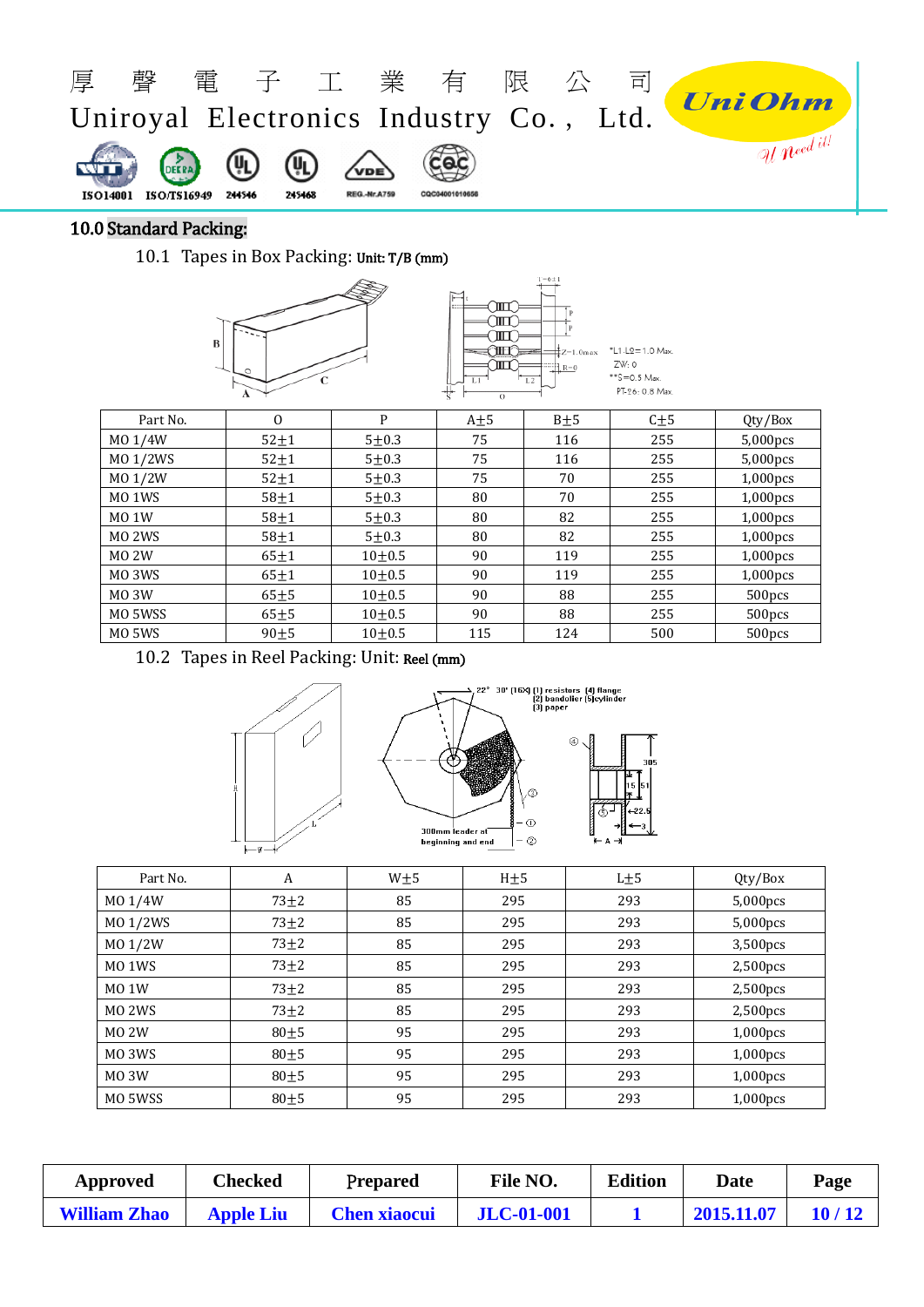

10.3 Bulk in Box Packing: Unit: Box (mm)



| Part No.           | $A + 5$ | $B + 5$ | $C + 5$ | Qty. of Bag/Box |
|--------------------|---------|---------|---------|-----------------|
| MO 1/4W            | 140     | 80      | 240     | 250/10,000pcs   |
| MO 1/2WS           | 140     | 80      | 240     | 250/10,000pcs   |
| M0 1/2W            | 140     | 80      | 240     | 200/4,000pcs    |
| MO <sub>1</sub> WS | 140     | 80      | 240     | 200/4,000pcs    |
| <b>MO 1W</b>       | 140     | 80      | 240     | 100/2,500pcs    |
| MO <sub>2</sub> WS | 140     | 80      | 240     | 100/2,500pcs    |
| <b>MO 2W</b>       | 140     | 80      | 240     | $100/1,500$ pcs |
| MO <sub>3</sub> WS | 140     | 80      | 240     | 100/1,500pcs    |
| <b>MO 3W</b>       | 140     | 80      | 240     | 100/1,000pcs    |
| MO 5WSS            | 140     | 80      | 240     | 100/1,000pcs    |



| Part No. | $A + 5$ | $B \pm 5$ | $C\pm5$ | Qty/Box   |
|----------|---------|-----------|---------|-----------|
| MO 5WS   | 140     | 80        | 240     | 25/400pcs |
| MO 5W    | 140     | 80        | 240     | 25/400pcs |
| MO 7W    | 140     | 80        | 240     | 25/300pcs |

| Approved            | Checked          | Prepared            | File NO.          | <b>Edition</b> | Date       | Page  |
|---------------------|------------------|---------------------|-------------------|----------------|------------|-------|
| <b>William Zhao</b> | <b>Apple Liu</b> | <b>Chen xiaocui</b> | <b>JLC-01-001</b> |                | 2015.11.07 | 11/12 |